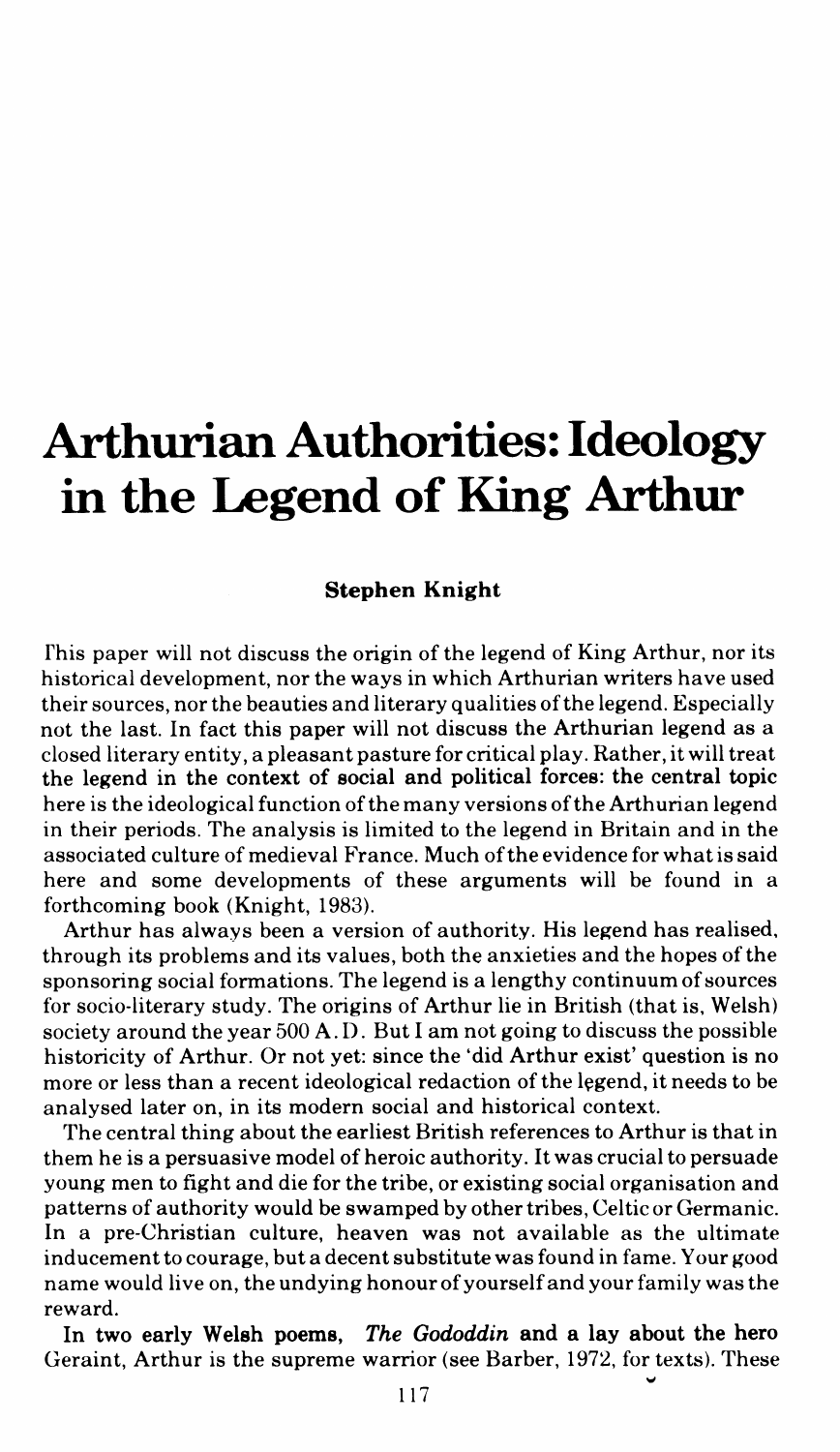poems come directly from the day-to-day culture of the British iron age heroic society; they are functionally evaluative, and Arthur is the recognised standard of heroism and the honour it brings. These poems are quite secular and pragmatic, but elsewhere Arthur's status was augmented by mythological force. In 'The Spoils of Annwfn' and a poem about Arthur's warband great heroic feats have supernatural contexts. Similarly, the notion that Arthur did not die is found quite early in Welsh.

Since pagan religious details were used to strengthen the functional force of Arthur in heroic society, it is hardly surprising that British Christian writers appropriated the hero for their own versions of authority. They created a figure whose power rested on the fact that he was both British and Christian. The two references to Arthur in the *Cambrian Annals* and the list of his battles in Nennius' *Historia Brittonum* are usually discussed as pseudo-history (Alcock, 1971, e.g.) but they are just as end-directed as the hero's other appearances—they merely belong to a social formation with a different ideology.

Whether pagan-heroic or Christian-nationalist, these are only brief references, without any full development. But a larger pattern about Arthur did clearly exist in the early British period, and the surviving major source is the Welsh prose text *Culhwch and Olwen,* one of the stories from *The Mabinogion.* 

*Culhwch and Olwen* is often dismissed, even by Celtic scholars, as a crudely structured, perhaps incomplete, piece of Celtic fancy. But the story contains much more than a few aesthetic frissons. Its structure is not in fact strange or incomplete, or not if you understand how Celtic narrative works, and, more importantly in the present context, it contains a strong ideological structure relating to the period when the story was put together which, for reasons mentioned below, I believe to be the tenth century.

Before Wales was brought under partial Norman and then complete English control, its structure was no more than a collection of separate tribes, each a gathering of extended families with certain of them controlling the tribe because of their warrior skills and resultant economic power. The economy was based on pastoralism and occasional agriculture; the only major supplement came from raiding other communities for cattle or portable goods. But the families had to remain strong: the fact that the chief had the right to admit people into his kin indicates the need to supplement its strength; the huge warband which supports Arthur's family is a fictional resolution to this realistic problem.

The kindred's failure to reproduce itself sufficiently is a central fear in the story. Culhwch, one of Arthur's cousins, is cursed that he will only be able to marry Olwen, the giant's daughter-and so will either die in the attempt or go wifeless and childless. Another cousin, Goreu, is the lone survivor of twenty-four brothers, also victims of the giant. But the failing family is saved, partly by corporate action, but more by extra-family help, ranging from the relative credibility of the warband to the fantastic extremes of help from animals and gods.

The ruling family also faces threats from outside: the giant himself represents an enemy tribal chieftain, and so does the Twrch Trwyth, the giant boar who arrives from Ireland. His ravages include the areas where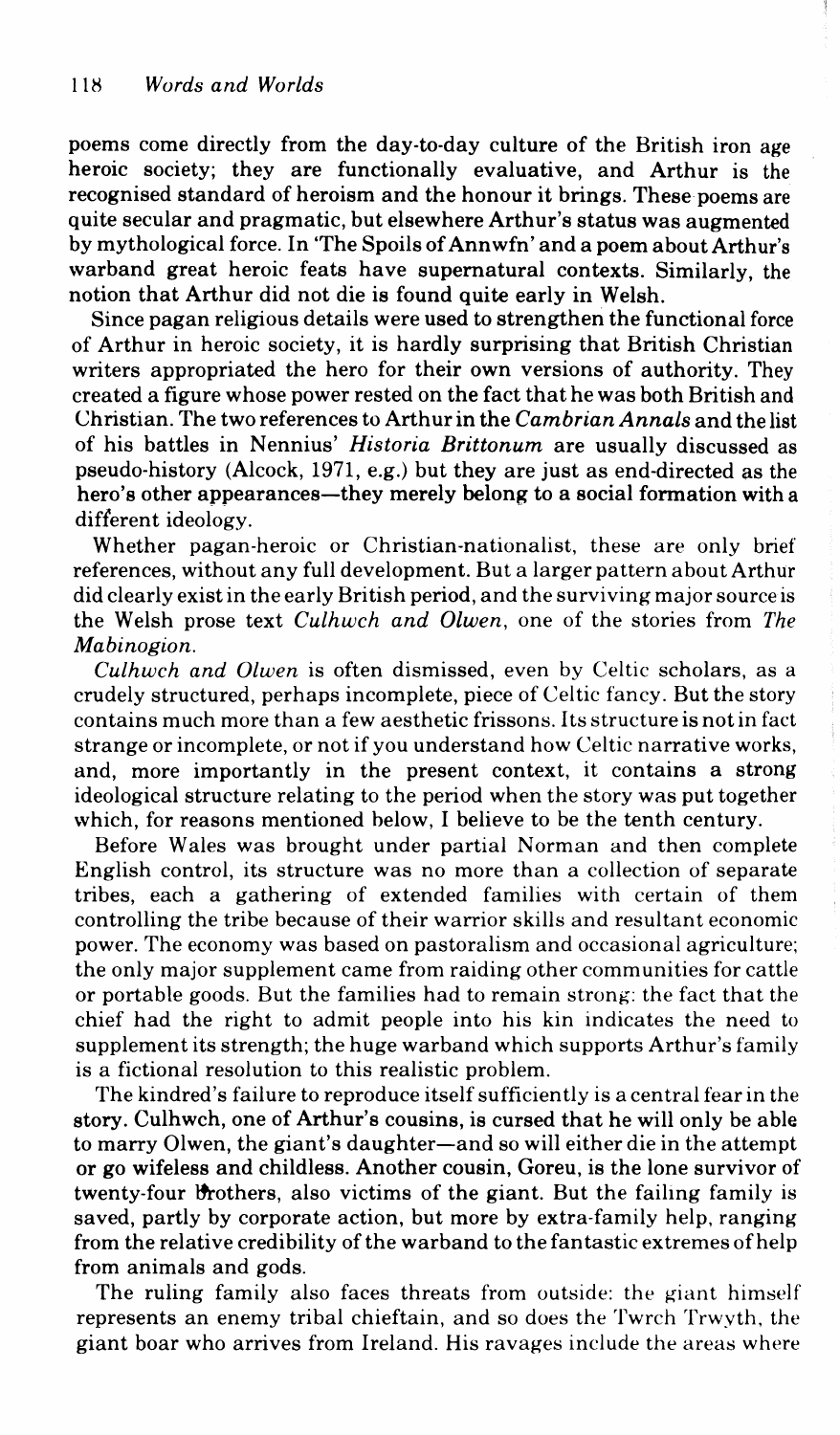early Irish raids and settlements were most common. In addition he attacks the power-base of Hywel Dda, the tenth century prince who tried to gain the overkingship of Wales and whose efforts are ideologically legitimised by the fact that Arthur has the unusual role of 'Chief Prince of this Island'. There are formal similarities between *Culhwch and Olwen* and works produced under Hywel's patronage, and the language of the text is so much older than other Welsh prose fiction that a tenth century date is quite possible. The connection with Hywel explains for the first time the mysterious recording of this particular story long before other Welsh prose.

*Culhwch and Olwen* represents the fully Welsh A-thur, but a series of accidents made his legend very widely known outside Wales. The main influences were the localisation of the legend in south-eastern Wales and the early and substantial Norman presence in that area; it was both fertile country and a natural salient into Wales. Breton contact with the Normans may have been a factor, but it was the Norman military takeover of Britain which led directly to the first major European work in the Arthurian legend, Geoffrey of Monmouth's *Historia Regum Britanniae*, "The History of the Kings of Britain" (c1136)

Geoffrey was a Welshman who adapted native traditions in theinterestof the Norman overlords of Britain. Written in dramatic Latin prose, his pseudo-history of the Celtic kings of Britain was actually a fiction realising the Norman sense of glory, their fears of what might destroy that glory, and a fictional resolution of those fears.

Arthur is only one of the British kings, but much the most important. He conquers the Saxons, rules in glory, challenges and defeats Rome, then is destroyed by Mordred, a traitor in his own camp. Above all Arthur is a warleader, ferocious, powerful, despotic, making a kingdom from a doubtful inheritance. The model of William the Conqueror is clear, and there are strong parallels between Arthur's early wars and those of William, both at home and abroad. Then the problems William's successors, William II and Henry I, had with Normandy are realised in Arthur's first French war against Frollo, who represents their brother Robert, Duke of Normandy. Arthur deals even more firmly with Lucius of Rome, a consoling reversal of Henry's complete failure to handle Louis VI of France, which came to a head in the disastrous campaign of 1124. Not only the major external dramas of the Norman kings are dealt with through Arthur. Internal rebellions were also common; Arthur puts them down in just the same areas as William, but with a culturally pleasing royal benevolence, not William's naked and notorious savagery. The text also realises tensions within the Norman power-group. Family feuds for the throne are a feature ofthe whole *Historia,*  not just the Arthur section, and the dominant model is dissension between brothers, just like that between William's sons. The emphasis favours a weak but morally admirable younger brother—as Henry I liked to see himself. The strange episode when Arthur kills the aggressive phallic giant of Mont St Michel is probably a fictional compensation for Henry's total humiliation by his elder brothers there. He had bought the towering Mount from Robert, but William and Robert combined to take it from him and make him again a landless and so insignificant man.

Mordred's rebellion is the final and destructive thrust, creating that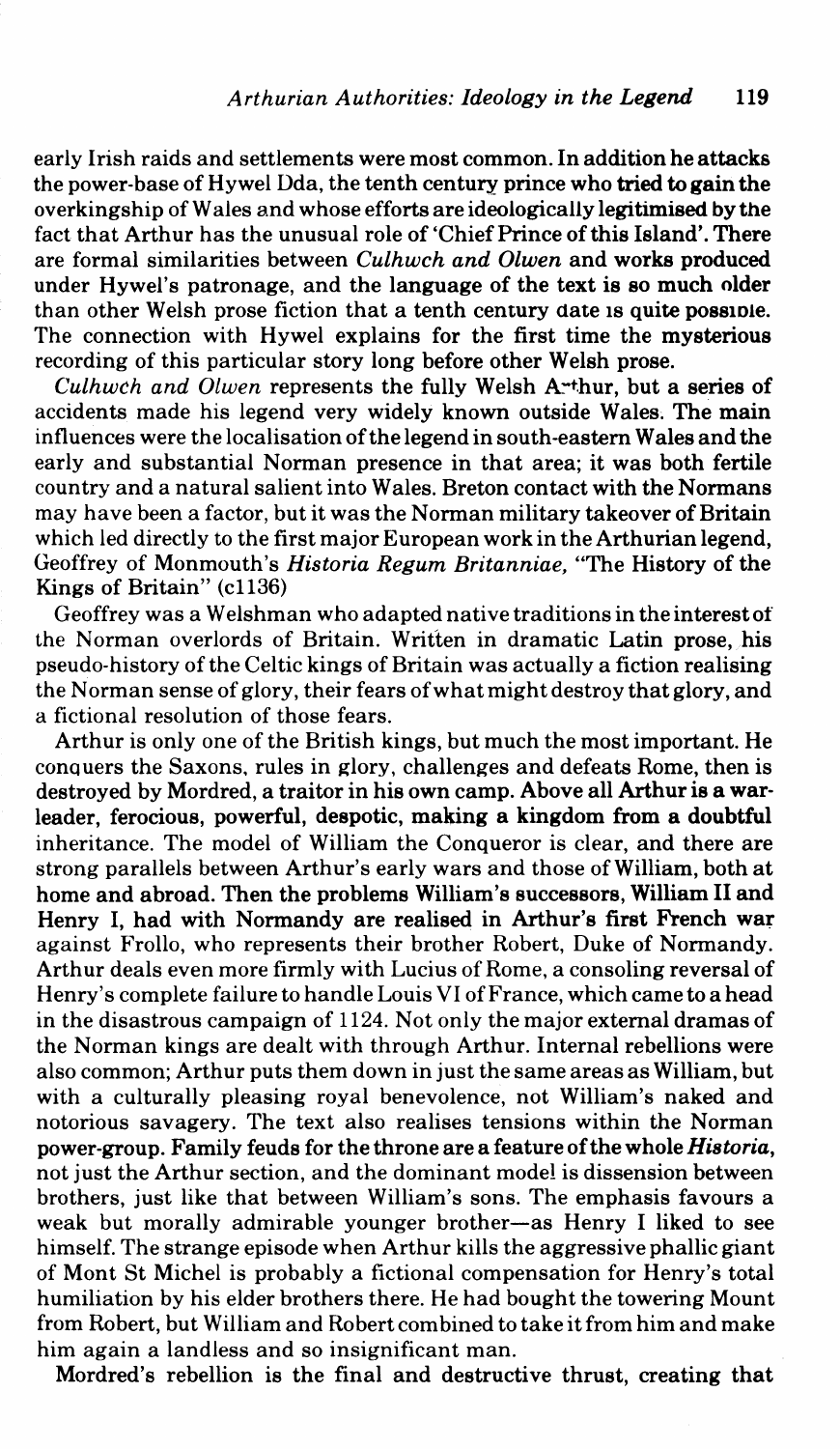possibility of treason that the Normans, more than most, always had to consider possible. Against such a threat the text offers the sheer centralised authority of the king, which the Normans worked so hard to establish, and which Geoffrey supported in his lucid and dramatic story.

The *His to ria* was enormously successful in its Latin form and members of the Norman elite soon arranged written French translations. Geoffrey's biography of Arthur meshed with the oral tales of knightly adventure that were widespread in French, and a new literature was developed. Chretien de Troyes is the great original, and much has been made of him as the poet of individuality, the first novelist in verse, the voice of the twelfth century renaissance. His work is indeed elegant, based on single figures, newly learned, newly realistic. But all those qualities relate to sociocultural forces of the period, especially to a double pattern of anxiety and authority that converged on the baronial courts where Chretien and his followers worked.

Unlike the Normans in England, the French kings did not impose wide authority in France. The great barons feared the actual rule of the king and his increasing interest in trade and cities, already a booming source of income (Köhler, 1974). In the new romances the Round Table offered a comforting image of the king as only one of the great knights, and Arthur is passive except for honouring his heroes-a royal act the barons would accept. The vacuum of royal authority was filled by the emphasis laid on the hero knight who, through his physical power and lonely adventuring, won both honour and a wife who owned a land in her own right.

That pattern pleased baronial independence. But it was also a dreamlike resolution of a threat felt by many young men who were the bulk of the audience for romance. In twelfth-century France the custom of primogeniture was new; previously the inheritance had been shared out (Duby, 1977). Younger sons had to leave home and fend for themselves. Lands like England or the mediterranean areas under Norman conquest were obvious places, whether the land-taking was rationalised by crusade or not. Equally realistic was the possibility of marrying an heiress: it did occur, but not as often, nor as prosperously, as in the romances.

So Chretien's plotting offered comfort to two dominant socio-political probelms faced by his audience. He also offered a new ideology of behaviour, in chivalry. This, it has been well shown, is not just a sudden desire by people to behave nicely, especially to women. It is a social ideology which rose out of the expansion of the aristocracy to take in what were called *ministeriales,* functionaries of various sorts, especially professional soldiers and bureaucrats, who thrived in the increasingly complex world of the newly large and newly prosperous baronial courts (Köhler, 1964).

Chivalry was an attractive false consciousness which concealed the split between old and new aristocracy by a shared behavioural model (much like the bourgeois moralisation of aristocratic values in the nineteenth century). Chivalry obscured in a cloud of communality the acutal process of aggressive individualism by which knight clambered over knight and baron jostled baron in the competitive feudal world. And chivalry also allowed women special respect, which may have had some basis in the neuroses caused by a surplus of males at medieval castles (Moller, 1958-9),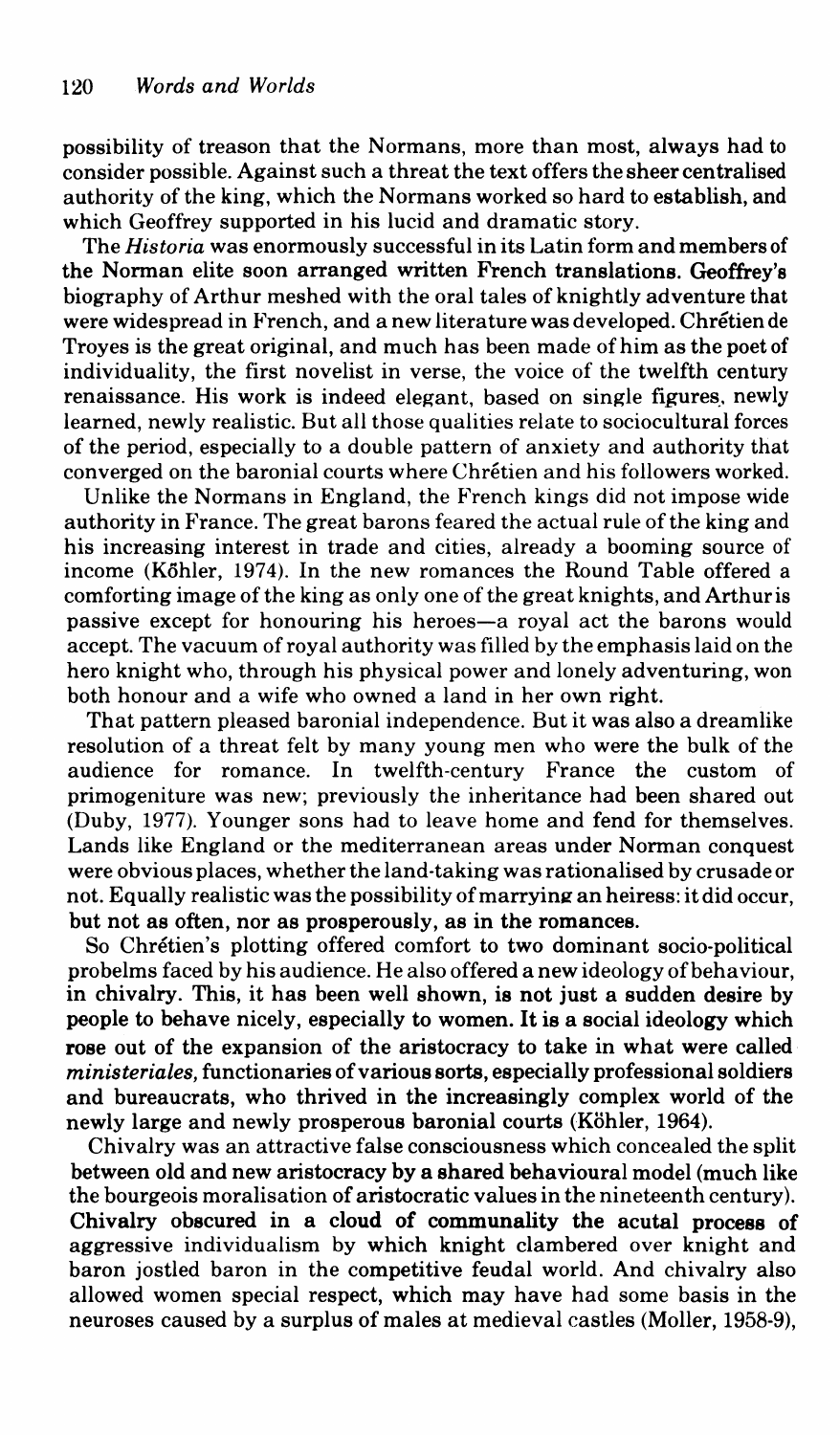but also responded to the fact that marriage was a distinctly possible way of social climbing.

Chretien's texts, especially the very influential *Le Chevalier au Lion* (also known as *Yvain),* are an extraordinarily rich mixture of these themes, stressing the aggressive and neurotic masculine individualism of the feudal period. His work was a dominant influence in the formation of the romance genre, and before long his pattern was merged with Geoffrey of Monmouth's. The Vulgate Arthuriad was the completion of this process, telling the whole Arthurian story from sword in the stone to Arthur's mysterious disappearance, with many extensions.

The Vulgate also included the story of the quest for the Holy Grail. Deriving in literary terms from Chretien's *Perceval,* this was a thirteenth century myth that owed a good deal to the loss of Jerusalem in 1181 and the resultant internalisation of spirituality (Adolf, 1960). It also owed something to the growing power of the Cistercian movement: in the fully developed Grail story where Galahad is the grail achiever, his authority is not only spiritual, it is decisively Cistercian and anti-Benedictine.

The full development of French Arthurian story, with the grail and even the Tristram and Isolde story added, has become well known in English through the late fifteenth century redaction by Sir Thomas Malory, often called 'Le Morte Darthur'. Malory translated from many sources, including English ones, for the sizeable audience who could no longer understand French, yet accepted the ideology of chivalry. This was no longer a standard concealment of the greed and aggression inherent to authority based on cavalry. It was an ideology falsified much further in a time of crossbows, professional soldiers, gunpowder and-eroding the social base of chivalrya rapidly expanding mercantile economy and the cash relations of 'bastard feudalism'. But the importance of an ideological text can lie in what it refuses to see, and Malory deals with a disordered society in determinedly conservative terms.

But his story is not as unrealistic as it might seem: it is a displacement of contemporary reality, not a complete rejection of it. The pattern Malory gives for hundreds of pages is that of knights riding out to put down wrongdoers-a wicked but powerful knight who oppresses good men, some ch uri who has seized a noble lady, some warrior who obstructs a crossing for money or plunder. It is not a world of dragons (an Italian Renaissance fantasy) and only rarely a world of enchanters, who themselves merely incite bad knights. The pattern of knightly justice is, in fact, remarkably like a streamlined and dreamlike version of fifteenth century justice, which depended on the great men, the magnates and their own followings, to be enacted, it if was enacted at all (Lander, 1977; chap. 7).

The peace-keeping system does not finally work in Malory-as it basically did not in the disturbed fifteenth century. The essential ideology of the Arthuriad is to explain how things go wrong, and explain it in a way acceptable to Malory's conservative audience (which no doubt included many emergent businessmen like Caxton, who accepted the values of the older world, and also many aristocrats turning to business). In explaining how the Round Table collapses, Malory rejects the simplistic Christian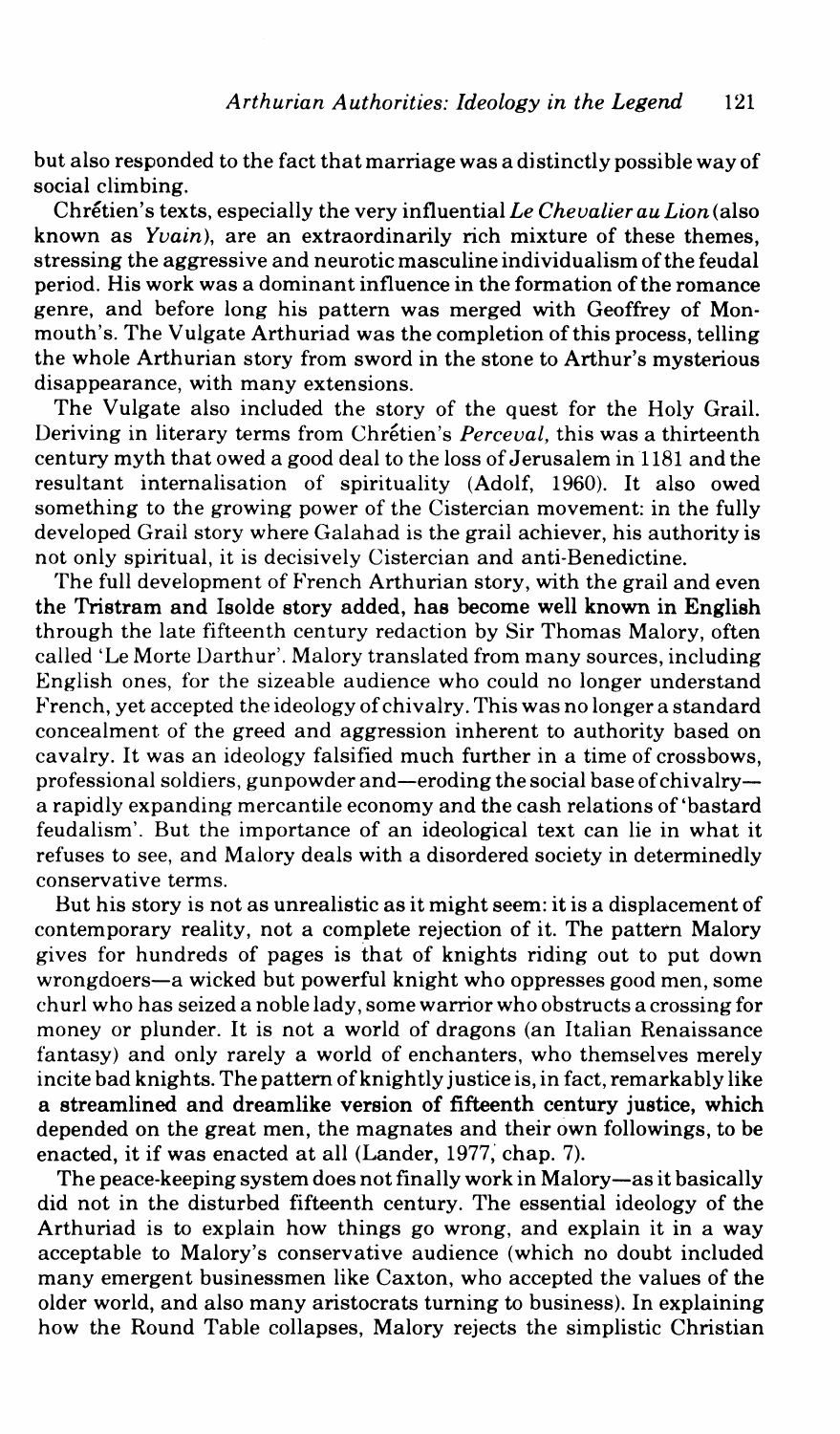moralisations developed by the French monastic writers. They argued that it was all the fault of Fortune who no man should trust, or it was all the fault of Launcelot and Guinevere and their adultery, or it was all the fault of Arthur who fathered Mordred on his half-sister Morgause and then tried to kill the child in his own massacre of the innocents. Malory gives a complex of reasons, including all those and bad luck as well. But he stresses that, as tensions developed, the leading figures all acted honourably and the catastrophe was both inevitable and somehow mollified by the display of admirable behaviour.

That itself would be a highly consoling notion in a period like Malory's when the feudal aristocracy was well aware that authority was slipping from its grasp. But the ideological meaning of the Authuriad is more specific than that: at least at the end the story it deals with the fading of a particular person's authority. There has been dispute about Malory's identity, but there seems now no good reason to doubt the old candidate, Sir Thomas Malory of Newbold Revell in Warwickshire. Throughout an active and sometimes violent life he was a Warwick man, serving in various ways the great Earl of Warwick, the kingmaker as he was called. He gave his great power to the Yorkist cause in the Wars of the Roses, he helped Edward IV to the throne in 1461 and steadily fell out with him after 1464 and helped put Henry VI briefly back on the throne in 1470, the year by which Malory finished his Arthuriad.

Warwick was celebrated as a paragon of chivalry in his period (which helped gloss over some real habits, such as piracy and arrogance). There are strong parallels between him and Sir Launcelot, the greatest of Arthur's knights. In the last two books, where Malory is undoubtedly at his most original and effective, he has created a contemporary version of how a great king and his greatest baron fall out steadily, and finally become opposed in civil war. Both of them are honourable and Launcelot is given an especially sympathetic treatment. He has a noble basis for his dissent from the king in his love for Guinevere, and he has a whole series of splendid actions which often resemble Warwick's own publicity conscious 'noble' behaviour. Malory's presentation of Launcelot acts as a general consolation for a debilitated chivalric authority, and also as a specific idealisation of its leading figure.

After Malory the Arthurian legend soon came to seem non-authoritative: too medieval for humanists, too catholic for protestants, too royai for republicans. Spenser did know and use the legend, but it was both classicised and allegorised. His knights are moral virtues, not medieval barons; his Prince Arthur is a fit mate for Gloriana, the Faerie Queene herself, and so, in the time of Elizabeth I, he can have only a conceptual and fanciful authority. The unfinished *Faerie Queene* never had a solid socioeconomic base-Spenser's cognomen 'the poet's poet' reveals the limits of his range in his period and his impact since then.

In 1691 Dryden produced *King Arthur,* but it is hardly a major contribution to the legend. It is only the book for a masque, and its survival has depended very heavily on Purcell's music. Dryden went back to Geoffrey of Monmouth for his source because Latinity lent a certain authority in classicised culture. Milton. it is well known. thought about the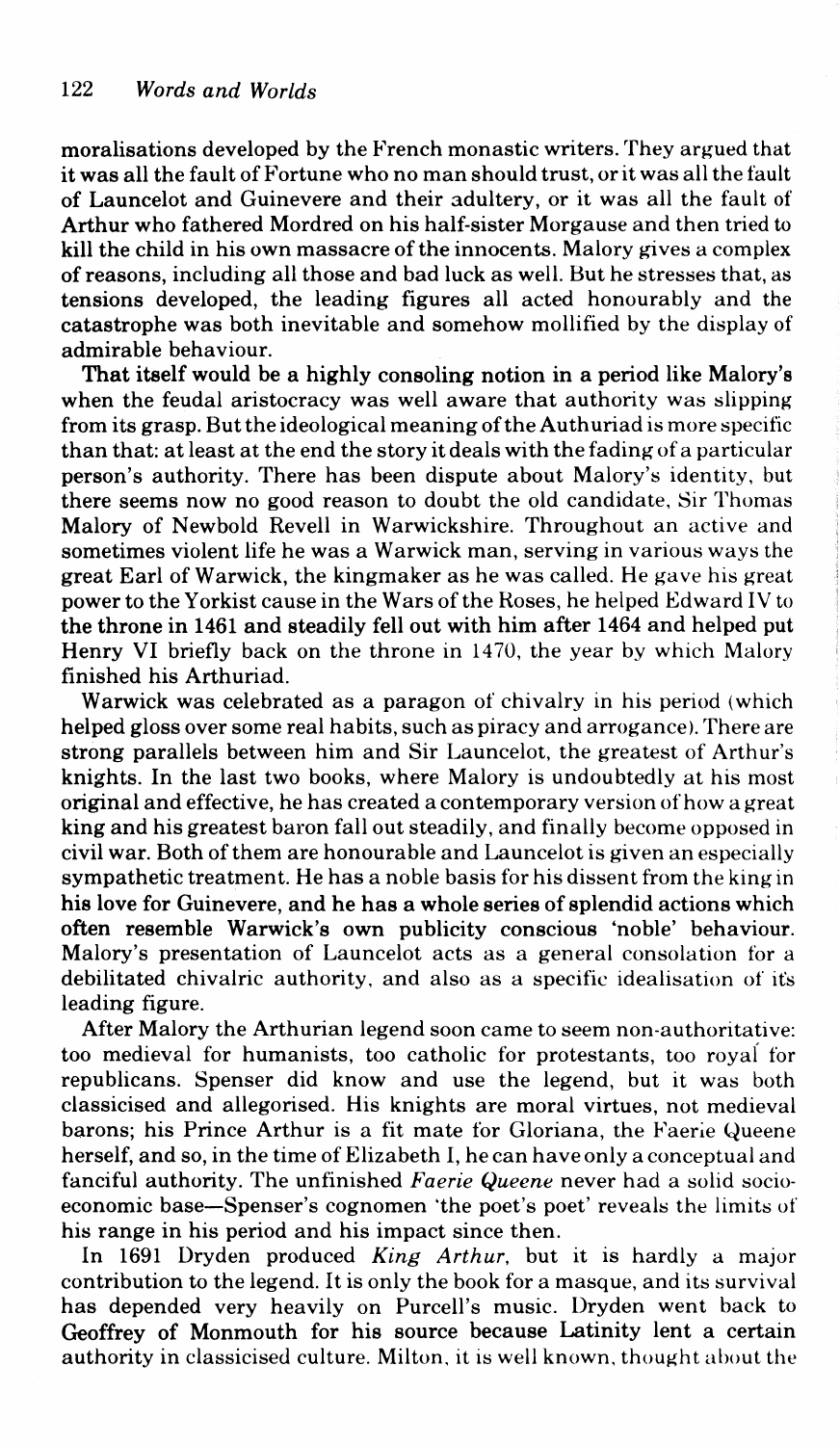Arthurian epic, but decided it was too royalist and toe catholic-and perhaps too unhistorical as well. Malory was not reprinted between 1634 and 1816 and it is usually said that during the seventeenth and eighteenth centuries the Arthurian legend went underground.

That is only true if by 'above ground' you mean belonging to the metropolitan literary elite. In fact, during the seventeenth and eighteenth centuries Arthur survived very healthily in other places, where authority did not depend on the values of the classically educated bourgeois elite. Arthurian place-names were common, and Arthurian traditions about many other places remained alive right through this period into the present. There was some literature about Arthur, too, ranging from the work of old fashioned authors like Blackmore, through ballads and folk-tales which lived largely in oral form to nursery-rhymes and fairy-tales, where heroes like Jack the Giant Killer and Tom Thumb came to Arthur's court as Launcelot and Tristram had done before them. King Arthur was not underground: he was alive and well if you ventured out of Oxbridge and the London bookshops. Children, the provincials, the illiterate, the unfashionable, they all wondered at Arthur. Not a bad audience, and one that was exploited when the king's authority again became of interest to the literary elite in the nineteenth century.

There are many reasons why medieval material became popular in the later eighteenth century and why the widespread Gothic taste of the nineteenth century developed. Many of the reasons are more concerned with politics and social authority than literary history has recognised. Those who found the democratic pressures of the emerging period oppresive found the hierarchical certainties of medieval culture consoling; those who blamed modem disturbances on commercialism and rationalism would equally find little to threaten them in the past (Chandler, 1970; Girouard, 1981). Of deeper basic importance is the formation that Lukacs points towards in his discussion of Scott (1962). The ideological self-consciousness of the new urban bourgeoisie, he argued, was culturally created against a distant historic background and an equally distant nationalistic world-view. In the space left by the omission of intimate and unacceptable socio-economic reality, the new false consciousness of individualism could be developed: the bourgeois view of the world and the self found the unreality of medievalism very helpful, a cultural Crusoe's island for creating that new and ideologically authoritative self-concept.

Tennyson's audience was dominantly bourgeois and his *Idylls of the King*  was both a major example of newly medieval art and an important force in developing the taste and need for such art. The poem took a long time to produce but the bulk of it was written in two bursts, in 1856-9 and 1868-72. These two periods produced idylls which are now interwoven through the whole poem, but if they are read in order of their composition and original publication it becomes clear how Tennyson handles social issues in the poem, in particular how he both examines and defends the authority of the powerful Victorian male.

At first he had in mind the politics of the family, not the state. The first four idylls, published in 1859, take the role of women as their central issue. In fact they are much more woman-based than Arthur-based. 'Vivien' (later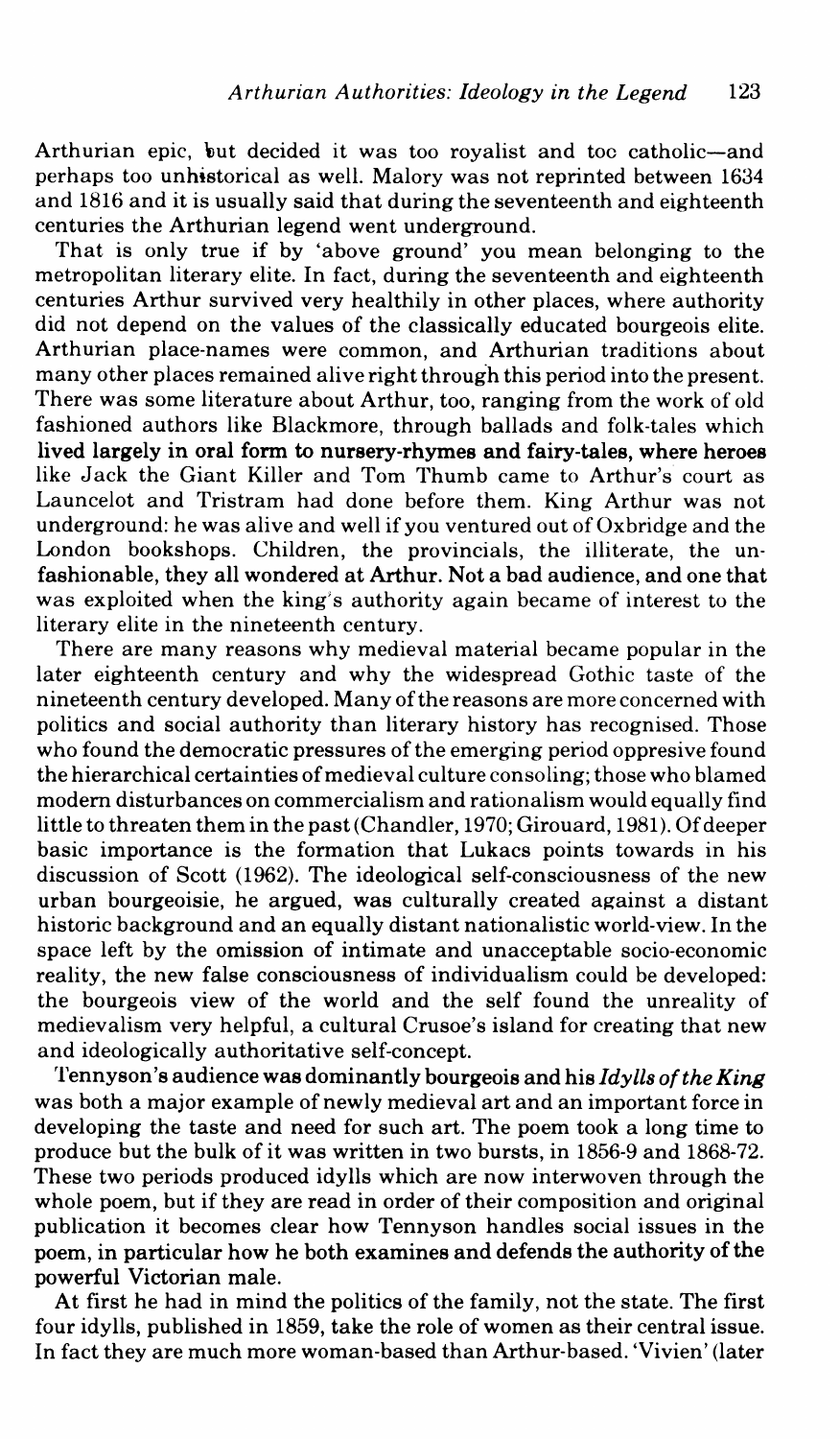'Merlin and Vivien') really comes from the French sources in the introduction to Southey's 1817 Malory and Tennyson drew on the Mabinogion for 'Enid' (later split into 'The Marriage of Geraint' and 'Geraint and Enid'). Malory provided some material for 'Guinevere' and more or less all of 'Elaine' (later 'Lancelot and Elaine': the addition of male names seems part of the containment of these troublesome women).

The first two of these idylls, 'Vivien' and 'Enid', were to be published under the title 'The True and the False'. Tennyson abandoned the title but not the idea. In the four idylls he both raises and crushes the notion of female authority within the family-specifically against the male as husband or lover. The specific threat is the impact sexuality can have on the male, making him lose his independence and dominance. This was a major contemporary issue (Johnson, 1975). It is clear that the new isolation of the family unit (Stone, 1977) both emphasised and threatened the role of the husband and father. His patriarchal authority had to be forced ideologically on the wife who provided or supervised all the emotional and physical needs of the family-she was in a position of genuine and dynamic authority. The direct physicality of her power is especially disturbing and has to be repressed by the non-physical, absent, moral authority of the patriarch-so morality mediates financial power, the essential process of bourgeois ideology. The first two idylls in particular create powerfully, urgently, the familiar Victorian figures of the harlot and the madonna in Vivien and Enid. The second two idylls support that pattern-Guinevere combines the sexual sin of Vivien and, finally, the wifely submission of Enid. 'Elaine' replays the sexual sin from the male viewpoint and sympathises deeply with the male sinner and the anguish it causes him. The four idylls stand together as a powerful and widely applauded statement of a totally patriarchal position on the family in a period when that male authority was felt to be under pressure-apart from the inherent pressures inside the family, a divorce bill was being put through parliament.

Tennyson later said he had the whole idylls planned from the start but this appears to be a rationalisation. He certainly seems to have been satisfied with what he had done in 1859, and said he felt 'Guinevere' made a good ending to the Arthurian story. When he returned to Arthurian idylls it was with a quite different topic in mind, a wider concern with authority and its problems wider than those of the family. The new 1869 idylls deal with broad-based social issues, especially the weakening of traditional deference to authority.

'The Holy Grail', the first to be written, offers social reform as a king's proper role. Arthur disapproves of the quest for the Grail. In part a rejection of the Oxford Movement's introverted spirituality, this also acknowledges the Christian Socialism espoused by Tennyson's friends Kingsley and Maurice. But in Arthur's final speech Tennyson makes it clear he sees social work not as an end in itself, but as a painful path towards a transcendent heavenly peace for the individual: the first of a series of withdrawals from social reality and its attendant problems. Having confronted those forces, the poem now and in future will steadily withdraw from them and provide various consolations to a conservative, and still male, authority under threat.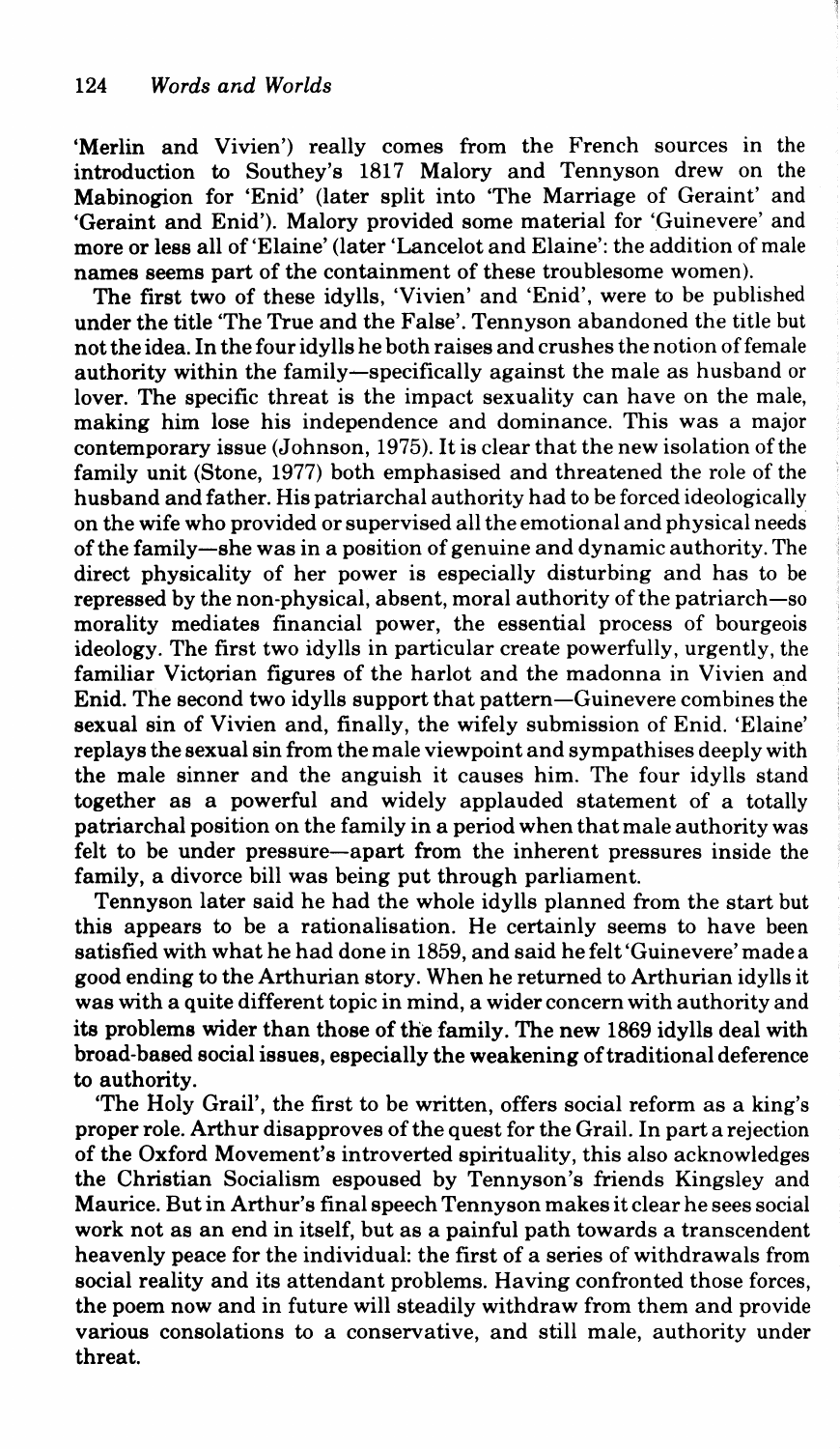'The Coming of Arthur' was written next. It is socially conscious, yet the issue is not necessary reform but the anxiety of rule. The central problem is to discover what gives Arthur authority to rule. This is argued in terms of his birth, assuming that power, property and birth are all interwoven. That conservatism is supported by heavenly consolations when real social disorder is envisaged. Leodegran dreams of a king who fails to control a brawling world, but is seen in certain command only when the dream conveniently shifts to heaven. The threats to authority actually posed on the turbulent slopes of nineteenth century commercialism and democracy are not confronted, but ideologically elided heavenwards.

Then 'The Passing of Arthur' (an expanded version of the early elegy for Arthur Hallam) refers clearly to the increasing weakness that the rulineclass were feeling, as authority 'forgets a dying King'. Tennyson sees the failure of that 'deference' which Bagehot found central to the English constitution. Finally there is a ray of hope, the glimmer of a new dawn as Arthur disappears in his barge. Butitis a faint hope indeed. And so far there is no trace at all of what ideological writing really must have, someone to blame for this weakening of authority. There must be explanations; they are provided in all the major Arthuriads, and they must be acceptable, in tune with the dominant ideology.

It is' Pelleas and Ettarre' the often overlooked last of the 1869 idylls, which creates this crucial element. Essentially, it re-awakens the anti-woman theme of the 1859 idylls and now applies it as an explanation of disorder not only in the family but in the state at large. There had been a traceofthisidea in 'Enid' and 'Guinevere', but it is now massively and urgently mobilised. Pelleas, the archetype of Arthur's new, post-Grail knights, is sexually betrayed by Ettarre: in despair he runs mad with anti-social violence, doubting and flouting the authority of everyone at the Round Table. In the last lines of the idyll, Modred slides onto the stage to predict the end of Arthurian society.

The remaining idylls merely filled in and emphasised the plan visible in the eight idylls available in 1869. 'The Last Tournament' is a largely original realisation of the Arthurian world in post-coital collapse and despair, with Lancelot and Tristram central figures-Tristram is especially powerful with his combination of sexual and political libertarianism. In 'Balin and Balan' Tennyson altered Malory's story to make woman the cause of Balin's violent despair-Guinevere drives him from the court, Vivien stimulates him into a murderous passion. The only remaining idyll was 'Gareth and Lynette' which Tennyson wrote as an early, happy sequence: the way in which his imagination was possessed by gloom is shown both by the need for this idyll, and by the fact that it is lifted almost completely from Malory. To the end Tennyson was imaginatively fired by threats to authority, social and familial.

In order to contrive his ideological response, he had to tum his back almost completely on the real forces of industry and commerce in the period. But elsewhere the Arthurian legend did deal with those forces, and as a result found convincing consolations a good deal harder to contrive, indeed found any acceptable authority hard to discover. Mark Twain's extraordinary novel *The Adventures of a Connecticut Yankee in King*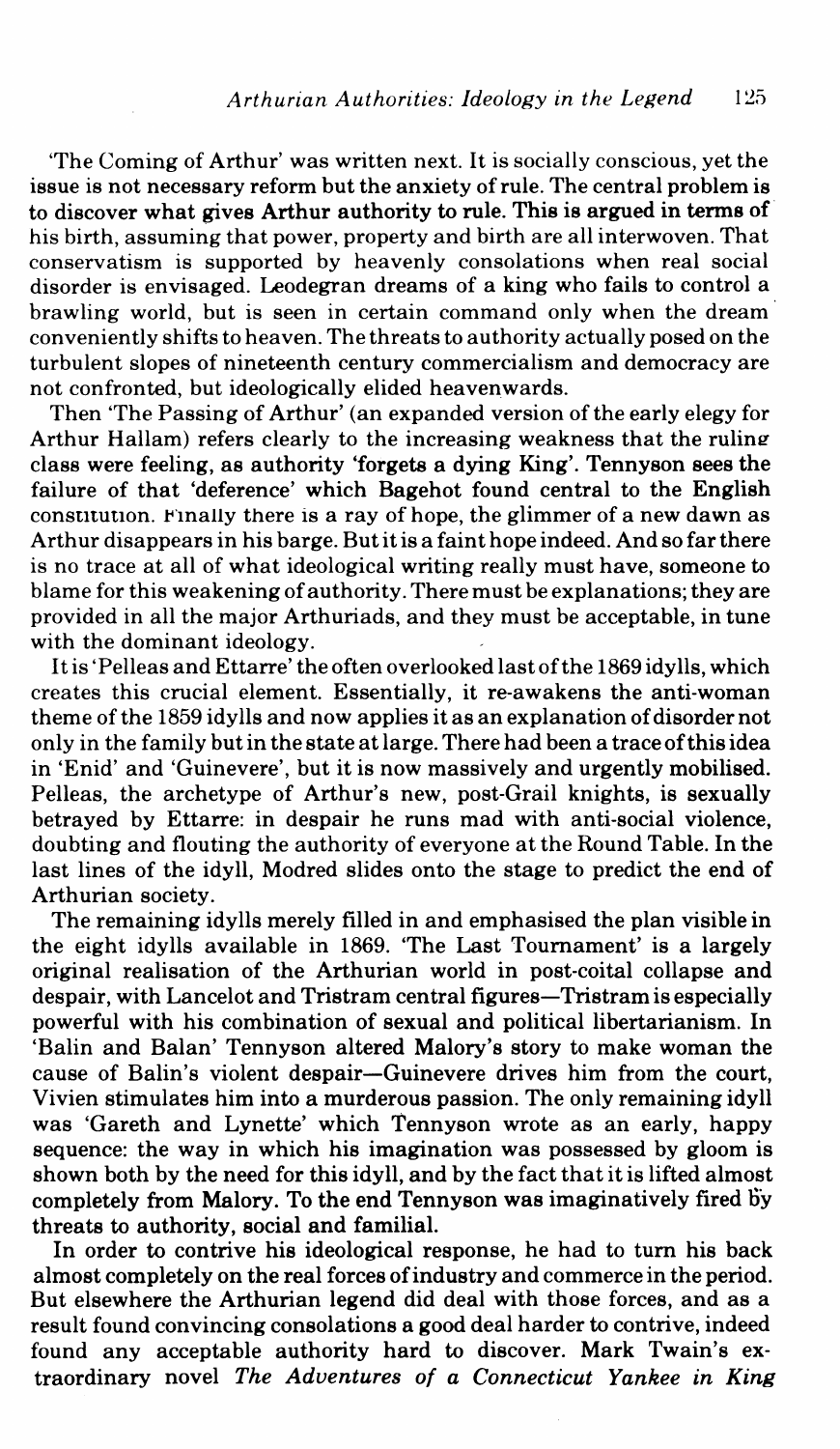*Arthur's Court* (1889) started as a typically Twain-like burlesque, reversing and making fun of Malory, but the novel soon developed as a complex analysis of the contemporary world. Hank Morgan, the Yankee, is a New England democrat with mechanical skills and business drive. He erupts through time-travel into the legend and denounces the oppressive behaviour of the church, throne and aristocracy in Europe both past and presentnineteenth century England is a notable target.

Yet the novel does not confidently support an American, mercantile and democratic authority. Much of what develops is critical of America. Twain raises his own views as an anti-slavery Southerner and a 'Mugwump' Republican in 1884 (Budd, 1962). But the novel goes much further than this. It begins to expose the oppressive nature of industrial capitalism itself, through Hank as an active character.

He is called Sir Boss, like a slave-boss, or even Boss Tweed of Tammany Hall. His jokes can be cruel, his business practices exploitative and humiliating. There is a steady build-up to the stunning ending, where Hank and his apprentices confront the chivalry of England-a new version of the fateful last battle between Arthur and Mordred. Through their use of electrified fences, hydraulic power and gatling guns, the mechanical warriors win-but they destroy the whole land, and themselves die of plague. Twain finally envisages the techological holocaust that the twentieth century has seen come to reality.

The novel traces a compressed history of the industrial capitalist from craftsman to monopolist-Twain himself had experienced that development in America and his imagination projects its future, creating an anxiety beyond easy consolation. The rural beauty of Camelot, the simple nobility of Arthur and Lancelot stand out as values-and so does the family Hank has left in what, in a painfully ironic subtitle, the novel calls 'The Lost Land'. Authority is finally found to rest only in nostalgia, and in the ability to see things clearly.

That pattern is.both parallelled and developed in another very popular Arthurian novel, T.H. White's *The Once and Future King* (1958). White wrote a remarkably innovative first book, published separately as *The Sword in the Stone* (1938). It is devoted to the modem dream that authority lies in correct education: White makes Arthur's upbringing by Merlin include natural wisdom, learnt among animals. The hope is that Arthur will be able to contain sheer might within the authority of a wise and natural right. This does not work-neither the Arthurian legend itself nor White's own nineteen-thirties gave such an idea much chance. However, White does not really show how the ideal fails; the three books which follow *The Sword in the Stone* are little more than a mildly psychologised retelling of Malory, with some good whimsical jokes added and the themes of the grail and adultery much reduced.

Like the Yankee's ideology of industrial progress, Merlin's dream of education and liberal authority is a light that failed. That it shocked White by failing is clear from the fifth book of his Arthuriad, which remained unpublished until 1977. *The Book of Merlyn* has very little narrative, being basically a diatribe about the viciousness of man conducted by Arthur and the animals from his education. Distinctly hysterical, drastically alienated,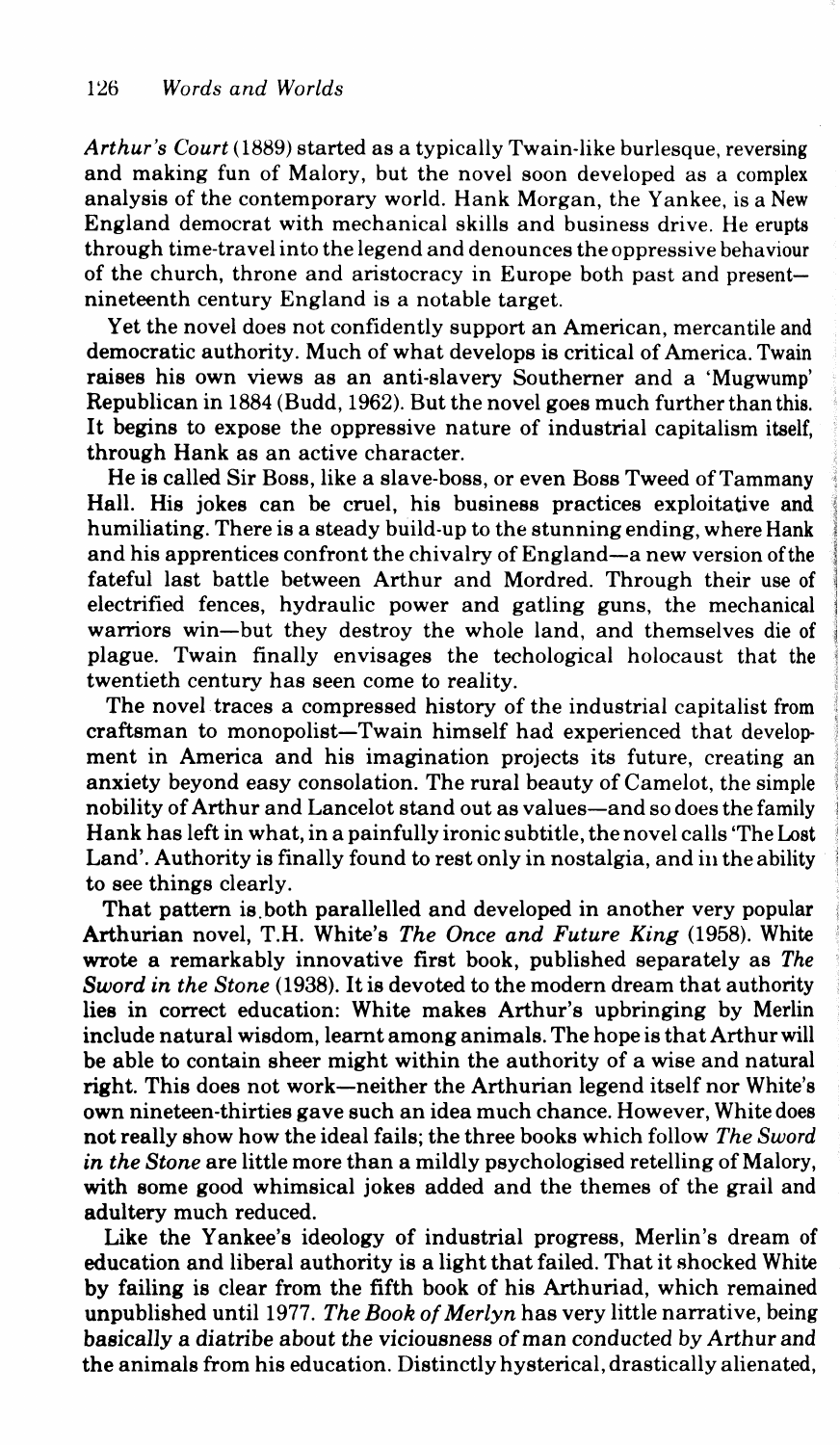the book seems to foreshadow the literary structure of later metafiction and also (like White's own life) points towards the rural fantasies lived out in recent years, where value and authority reside in anything that is not modem.

In general, the twentieth century has seen many versions ofthe Arthurian legend. Some have been unique, like Edwin Arlington Robinson's narrative poems, combining Malory's story, Tennyson's genre and the literary presentation of fhe modern novel. Or like John Arden and Margaretta Darcy's trilogy *The Island of the Mighty* which sets early British events in the political context of modem populism-but the play's radicalism, of form and content, has seriously restricted its public performance. Much more widely seen have been the many Arthurian films, which range from Hollywood action romances where Arthur has a wise presidential authority to modern expressions of youthful attitudes like *Monty Python and the Holy Grail* and its hip nihilism and *Excalibur* with its traces of psychobabble and drug-culture.

There have also been several clear categories of Arthurian material in the recent period, each using the figure of Arthur and his legend to buttress certain social and personal positions. One of these approaches turns back to the grail as a source of value and finds authority only in the spiritual realm. The poems of Charles Williams and David Jones have a cult following in Britain, and T.S. Eliot's *The Waste Land* also exploits this material for its positive aspect as well as for its symbology of a spiritual desert in the modern world. In case this approach seems limited and recherche, there is the resurgence of Glastonbury as a part of the mysterious Britain culture and also the extraordinary success of the recent book *The Holy Blood and the Holy Grail,* a farrago of quasi-scholarship which was selling in tens of thousands early in 1982.

Apparently more intellectually respectable is the 'historical Arthur' industry. Some books and a lot of articles have examined the possibility that Arthur did really exist. All the faith-support systems of positive scholarships are used-maps, footnotes, material facts, criticism of sources. Yet a pervasive sentimentality survives: even Leslie Alcock's *Arthur's Britain,* the sanest of the books, had a romantic technicolour dust-jacket. More specifically, these studies all develop the classically bourgeois 'great man' theory of history; they also often insist that this ghostly Arthur was the last of the Romans, so linking the authority of one empire with the fading power of Britian-it is very striking that it is the British, not the Americans, who are fascinated with the authority of the historical Arthur.

The third modem trend is basically related to such historical research. This is the sequence of historical novels which recreate, in more or less scholarly ways, the world of Arthur. Rosemary Sutcliffs *Sword at Sunset* is a classic, but John Masefield and Henry Treece have also produced notable examples and there are many others, including some film versions like the British television series 'Arthur of the Britons'. Mary Stewart's recent trilogy based on Geoffrey of Monmouth is an ingenious variation starring Merlin. These writers all use the quasi-historical material to lend weight to the patterns of bourgeois ideology: a decisive hero, faithful and individualised followers, exciting and finally submissive women, material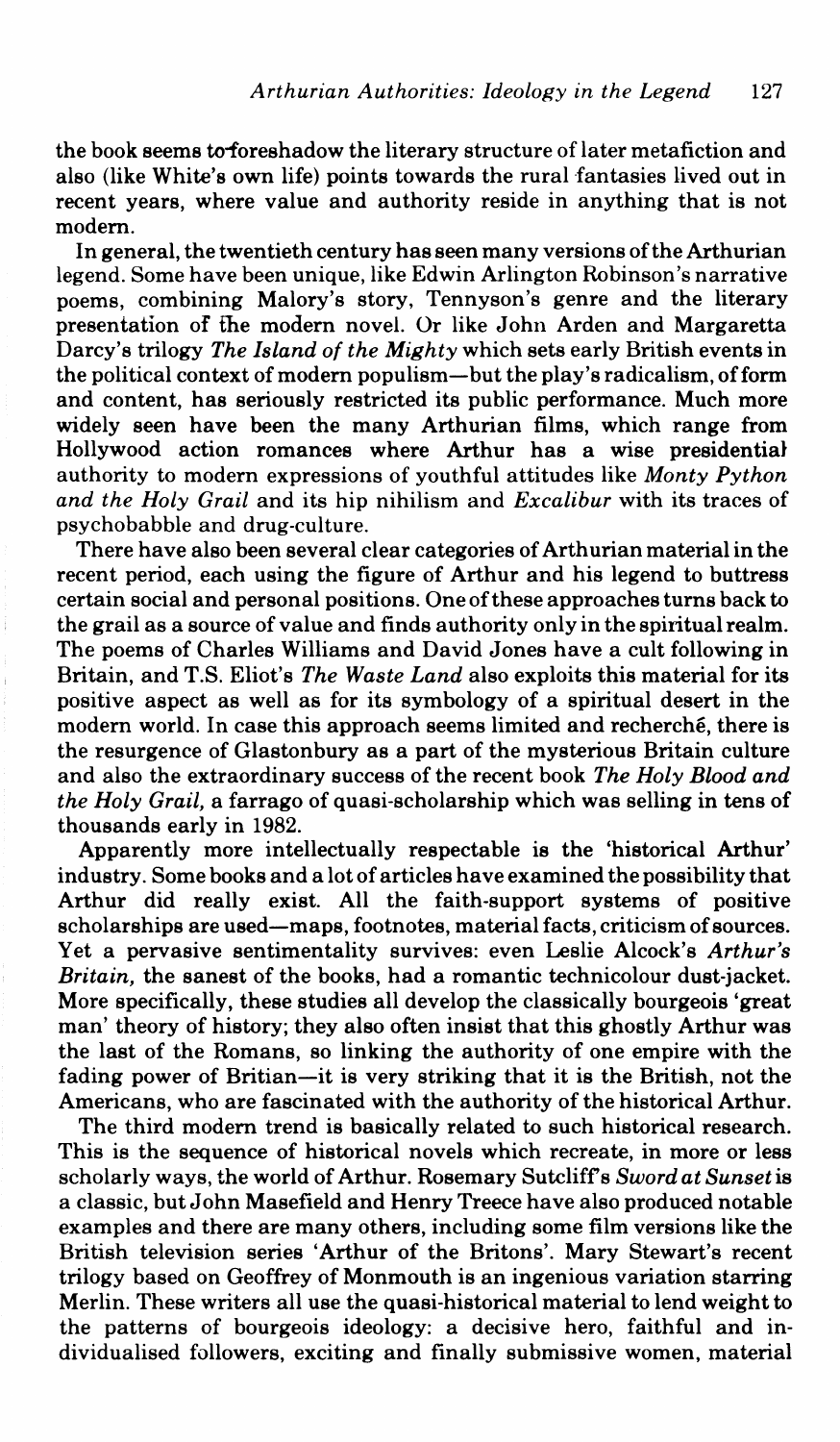success and a place in the triumphant progress of British history.

As a figure of authority under pressure, Arthur has been ideally suited for re-creation time after time as a bearer of the fears and hopes of social formations in different periods. The legend of Arthur is the best known and the longest lasting of the British legends, now at least a thousand years old. But that long period is not in itself a continuity: the legend is not a separate asocial entity, not an object for aesthetic and academic admiration. Rather, it is a series of texts, each related to its contemporary circumstances, especially to the problems faced by authority. To study the legend from its political and socio-economic viewpoint can reveal a good deal about the changing forces in history. It can also suggest a good deal about the political ways in which literary culture can work, handling the historial forces of change in a period, both to express and conceal them. To recognise that structure of meaning is to see the inherent political tendency of the Arthurian legend, and of all other cultural productions-and so it is also to see that treatments of culture which do not express and expose its political aspects are themselves working in a deeply political way. This paper is not a new and politicised version of the Arthurian legend. It is a commentary on the long-ignored political function of Arthur and the authorities he has symbolised.

## References

| Helen Adolf.    | Visio Pacis, Holy City and Grail (Pennsylvania State)<br>University Press, Philadelphia, 1960).                                      |
|-----------------|--------------------------------------------------------------------------------------------------------------------------------------|
| Leslie Alcock.  | Arthur's Britain (Lane, London, 1971).                                                                                               |
| Richard Barber, | The Figure of Arthur (Longman, London, 1972).                                                                                        |
| Louis J. Budd,  | Mark Twain: Social Philosopher (Indiana University<br>Press, Bloomington, 1962).                                                     |
| A. Chandler.    | A Dream of Order (Routledge, London, 1970).                                                                                          |
| Georges Duby,   | 'Youth in Aristocratic Society', in The Chivalrous<br>Society (Arnold, London, 1977).                                                |
| Mark Girouard,  | The Return to Camelot (Yale Univerity Press, New<br>Haven, 1981)                                                                     |
| W.S. Johnson,   | Sex and Marriage in Victorian Poetry (Cornell Universi-<br>ty Press, Ithaca, 1975).                                                  |
|                 | Stephen Knight, Arthurian Literature and Society (Macmillian, London<br>1983).                                                       |
| Erich Köhler,   | 'Observations historiques et sociologiques sur la poésie<br>des troubadours,' Cahiers de Civilisation Mediévale, 7<br>(1964), 27-51. |